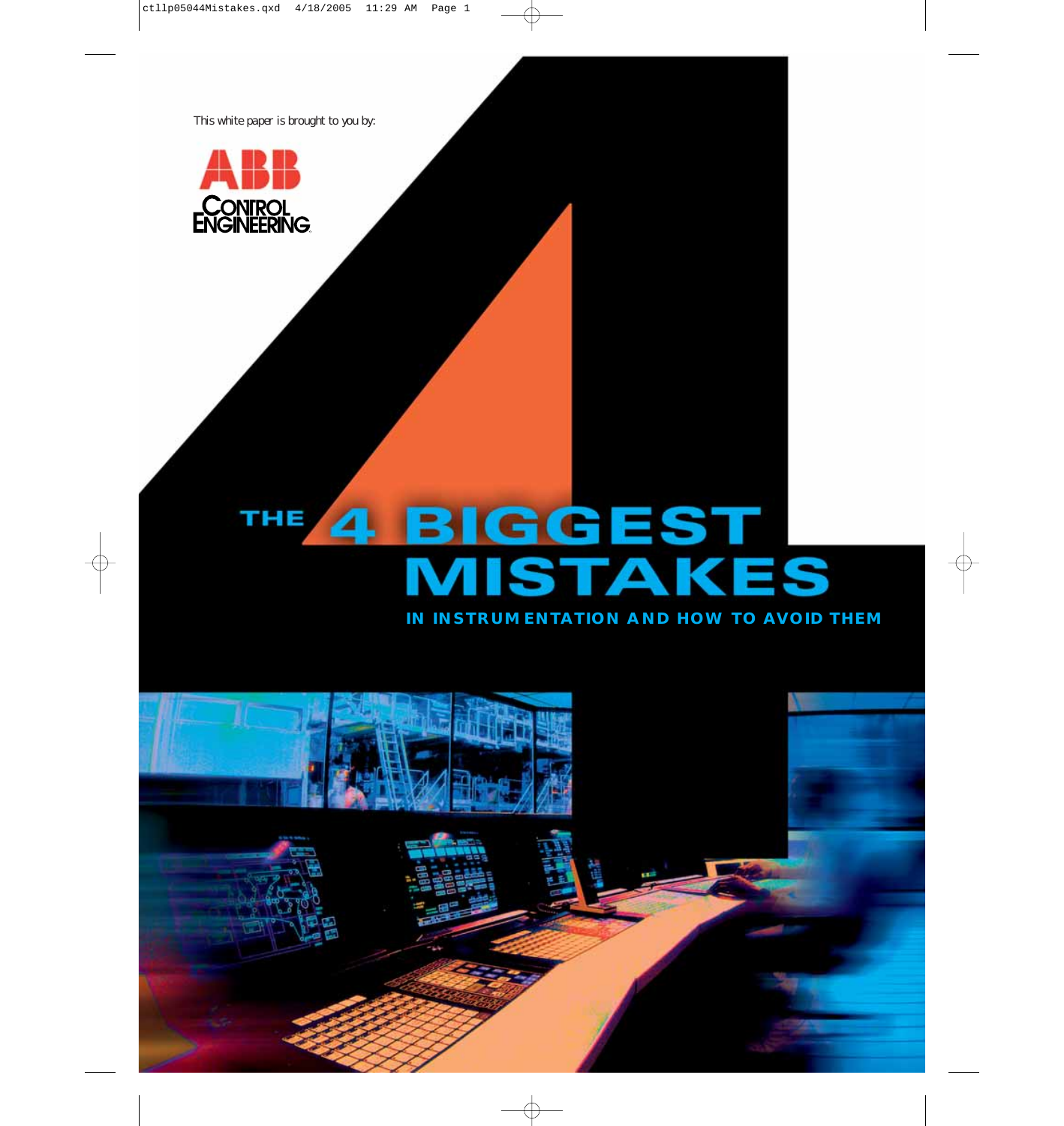# **THE FOUR BIGGEST MISTAKES IN INSTRUMENTATION ... A**



**Despite ongoing advancements in measurement and communications technology, instrumenting a process for feedback control remains a technical challenge. Today's sensors are certainly more sophisticated than ever before, and fieldbus technology has simplified many installation issues considerably. Nonetheless, much can still go wrong with an instrumentation project.**

**MISTAKES** IN INSTRUMENTATION ...<br>
The problem lies in the straightforward nature<br>
of instrumentation projects: each variable to be<br>
measured must be matched with the most<br>
appropriate sensor, the sensor must be<br>
installe **The problem lies in the straightforward nature of instrumentation projects: each variable to be measured must be matched with the most appropriate sensor; the sensor must be installed, calibrated, and interfaced to the controller; and the information generated by the sensor must be filtered, factored, and filed in order to give the controller an accurate picture of what's going on in the process. This apparent simplicity is what often leads to a false sense of security and missteps in a minefield of potential problems.**

**With that in mind, here are four circumstances you definitely want to avoid.**

#### **>> Mistake #1:**

**Selecting the wrong sensor**

#### Technology mismatch

Although it's generally obvious what quantity needs to be measured in a flow, temperature, or pressure control application, it's not always obvious what kind of flow meter, temperature sensor, or pressure gauge is best suited to the job. A mismatch between the sensing technology and the material to be sensed can lead to skewed measurements and severely degraded control.

This is especially true when measuring flow rates. All flow meters are designed to measure

the rate at which a gas or liquid has been passing through a particular section of pipe, but not all flow meters can measure all flows. A magnetic flow meter or *magmeter*, for example, can only detect the flow of electrically conductive materials by means of magnetic induction. Non-conductive fluids like pure water will pass through a magmeter undetected.

Magmeters also have trouble distinguishing air bubbles from the fluid in the pipe. As a result, a magmeter will always yield an artificially high reading when bubbles pass through because it cannot sense the decrease in fluid volume caused by the presence of the bubbles. In a feedback loop, this

occurrrence would cause the controller to throttle back the flow rate more than necessary, preventing the required volume of fluid from reaching the downstream process.

The problem gets even worse if the pipe is so full of air that it is only partially filled with liquid, a condition known as open channel. Although recent technological innovations allow certain magmeters to work in such a challenging environment, mechanical sensors such as turbines yield artificially high readings, since a trickle of fluid will move the meter's mechanism just as much as a full-pipe flow traveling at the same speed. On the other hand, mechanical sensors are not affected by the conductivity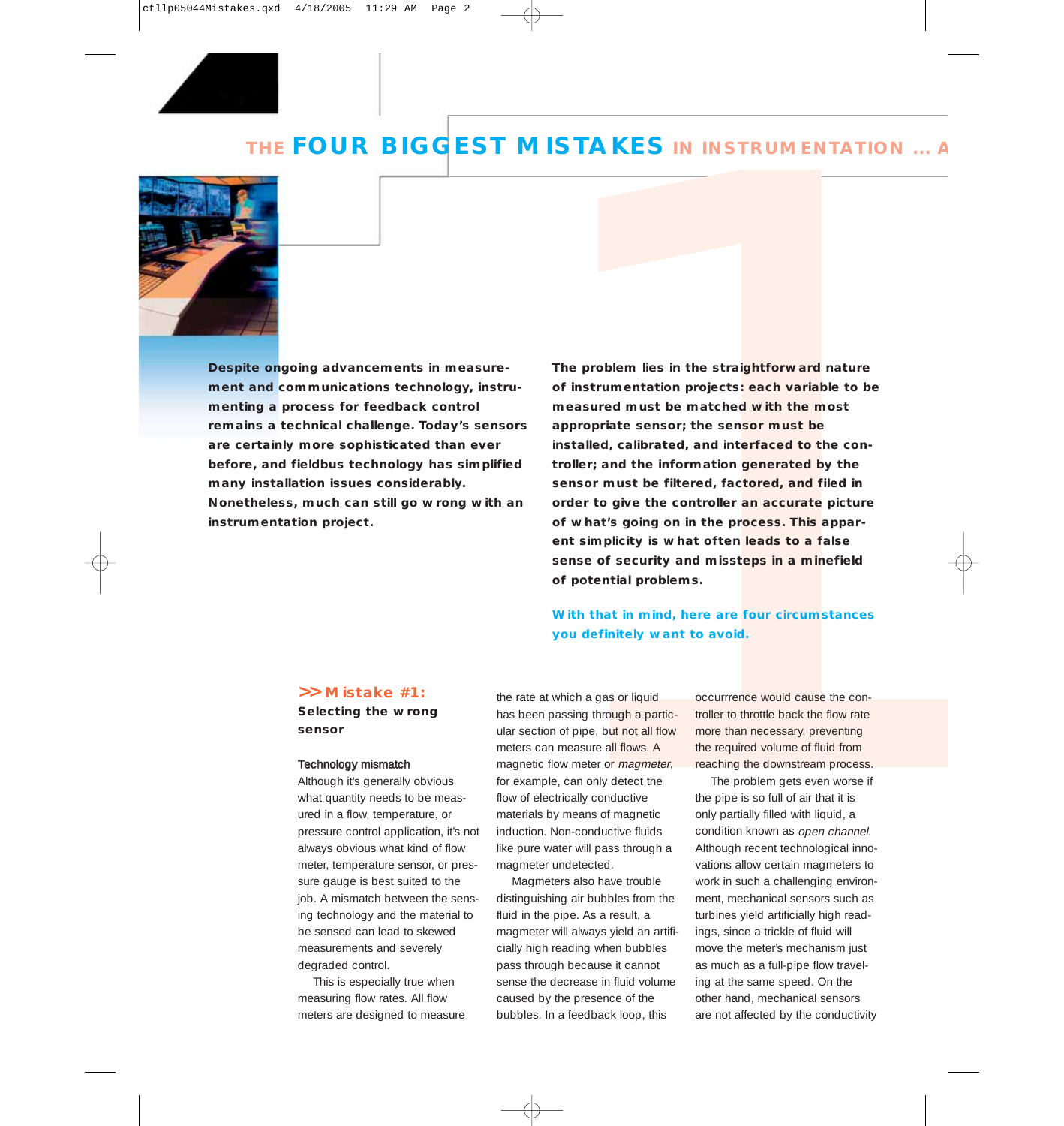of the fluid, so they will sometimes work where magmeters fail.

An even more challenging application is the measurement of pH in a caustic liquid such as the slurries found in paper mills. A general-purpose pH probe made of corrodible materials might not only generate inaccurate data, it might die altogether, sometimes within a matter of days. Some probes, such as those offered by ABB, are specifically designed for such tough environments. They can double, triple, and even quadruple probe life in many applications.

The trick is to find the right technology for the application, or to choose instruments that span a broader range of solutions. For example, new digital technologies allow some flow meters to solve many more flow problems than their predecessors.

Instrumentation vendors can be of help in avoiding the technology mismatch mistake. The best vendors train their sales people to assist with sensor selection and provide clients with easy-to-use selection guides. Some even offer extensive look-up tables based on product number, application, and serial numbers of past installations an especially useful service when replacing older products.

Finding all the right parts can also be a challenge. Some instruments require specific housings, mounting hardware, and transmitters to forward the sensor's data to the controller. The right vendor can make all the difference by providing the entire assembly under a single catalog number. When it

comes to temperature instrumentation, for example, training costs and purchasing effort are reduced when then vendor offers compatible probes and transmitters together as a package.

#### Paying too much (or too little)

Correct sensor selection is also a matter of balancing cost against performance. When there's a choice of equally effective technologies, the right choice is generally the cheapest one that gets the job done.

AND HOW TO AVOID THEM  $\frac{3}{2}$ <br>  $\frac{3}{2}$  is equivalent to the summation of the summation of the summation of the summation of the summation of the summation of the summation of the summation of the summation of the summ Temperature instrumentation is a classic example. The two dominant technologies are resistance temperature detectors (RTDs) and thermocouples. An RTD consists of a metal plate or rod through which a current is passed. The resistance that the current encounters varies with the temperature of the metal. A thermocouple consists of two dissimilar metal wires joined together at one end. The voltage between the unjoined ends varies with the temperature of the joint. Both yield voltages that can be electronically interpreted to indicate the temperature of the surroundings.

Thermocouples are generally cheaper, though less accurate than RTDs. If the application does not require particularly tight temperature control, an inexpensive thermocouple and a well-tuned PID loop should do the trick. But for processes that will only work correctly at very specific temperatures, it would be a mistake not to pay for the greater accuracy that an RTD affords. The cost of scrapping a batch of under-cooked or scorched

products would eventually dwarf any savings in equipment costs.

A fast sensor can also be worth the extra cost. If the process requires a rapid succession of heating and cooling cycles, the temperature sensor must be able to generate a reading before it's too late to be of any use. Despite their cheaper pedigree, thermocouples tend to respond faster than RTDs so if speed is the only important performance issue, choose a thermocouple.

### **>> Mistake #2: Installing sensors incorrectly**

#### Placement

The best sensor can yield disappointing results if not installed correctly. Magmeters, for example, tend to generate noisy signals if the flow they're measuring is turbulent. Bends, junctions, and valves in a pipe can all cause turbulence, thus magmeters work best when installed in sections of straight pipe.

Temperature sensors are also sensitive to placement. Even a highly accurate RTD tucked in the corner of a mixing chamber will only be able to detect the temperature of its immediate vicinity. If the mixing of the material in the chamber is incomplete, that local temperature may or may not represent the temperature of the material elsewhere in the chamber.

Local temperature issues are the classic mistake that home heating contractors often make when installing household thermostats. A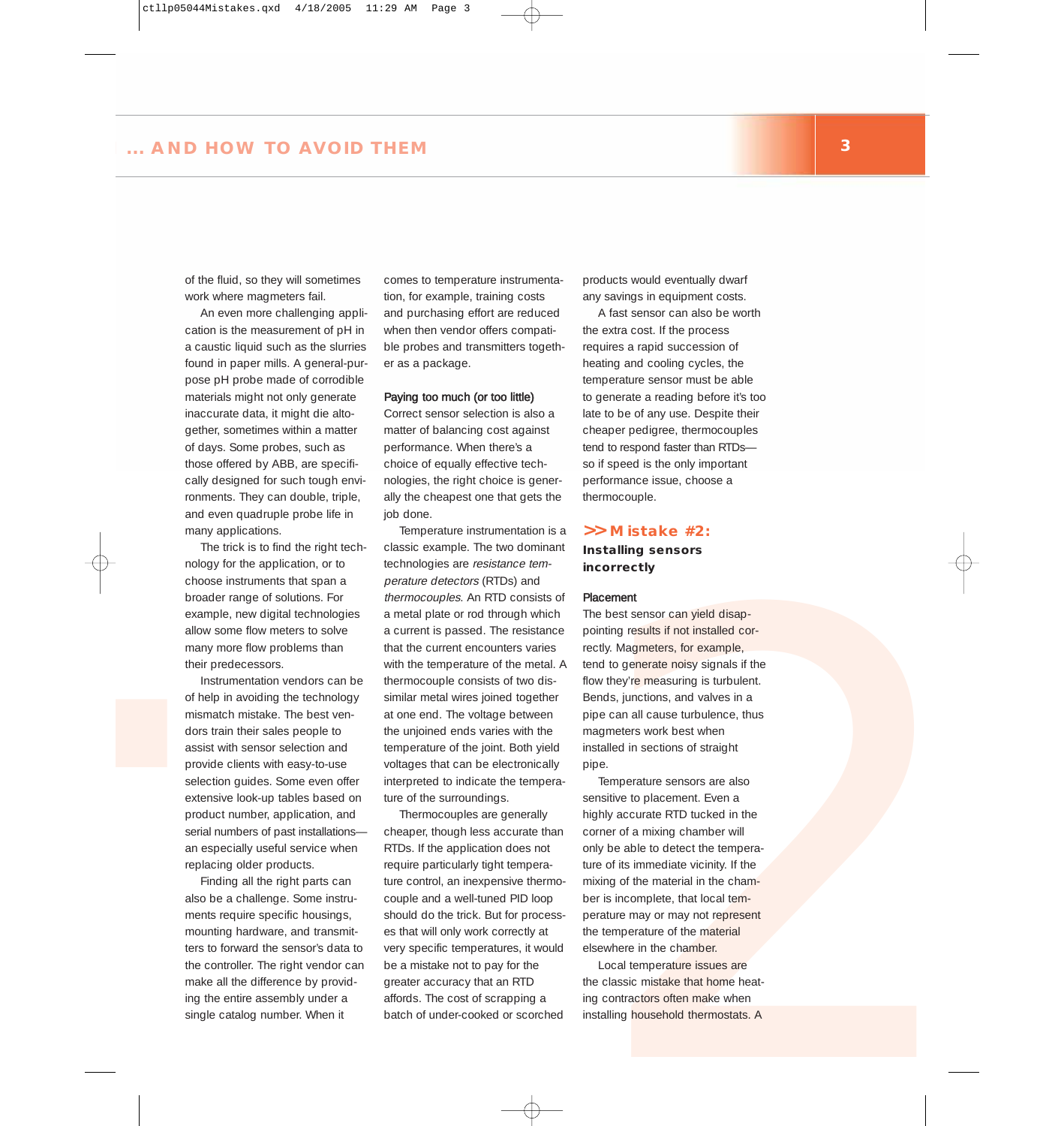# **THE FOUR BIGGEST MISTAKES IN INSTRUMENTATION ... A**



mounting location closest to the furnace may be convenient for wiring purposes, but if that spot happens to be in a hallway or other dead air space, the thermostat will not be able to determine the average temperature elsewhere in the house. It will only be able to maintain the desired temperature in its immediate vicinity. The rest of the house may end up roasting or freezing.

#### Controller performance

Poor control also results when a sensor is installed too far away from the associated actuator. A distant sensor may not be able to measure the effects of the actuator's last move in time for the controller to make an educated decision about what to do next.

For example, consider the process of flattening hot steel into uniform sheets by means of two

opposing rollers (see Figure 1). A thickness sensor downstream from the rollers gauges the sheet and causes the controller to apply either more or less pressure to compensate for any out-of-spec thickness.

Ideally, the thickness sensor should be located adjacent to the rollers to minimize the time between a change in roller pressure and the resulting change in the thickness measurement. Otherwise, the controller will not be able to detect any mistakes it may have been making soon enough to prevent even more of the sheet from turning out too thick or thin.

Worse still, an appreciable dead time between the controller's actions and the resulting effects on the steel can cause the controller to become impatient. It will see no results from an initial control move, so it will make another and another



**FIGURE 1. POOR SENSOR PLACEMENT**

In this steel rolling example, D is the distance between the steel rollers and the thickness gauge downstream. If D is too large, the controller will take too long to correct thickness errors and may even make matters worse by becoming impatient.

until some change begins to appear in the measurements reported by the sensor. By that time, the controller's cumulative efforts will have already overcompensated for the original error, causing an error in the opposite direction. The result will be a constant series of up and down swings in the roller pressure and a lot of steel ruined by lateral corrugations.

Of course, overall process performance considerations aren't limited to how well the sensor feeds data to the controller during operation. Other factors to consider include ease of installation and time spent on the selection process, set up routines, and any labor-intensive maintenance. Fortunately, some instrumentation vendors design their sensors to accommodate such challenges, thereby improving performance before the system even goes online. ABB, for instance, offers a swirl flowmeter that significantly reduces the need to install special upstream and downstream devices to accurately measure the flow through a pipe.

#### **Protection**

A steel mill is also a classic example of a harsh environment that can destroy inadequately protected sensors. Fortunately, the hazards posed by a manufacturing process are generally obvious and can often be overcome by installing a shield or choosing a rugged instrument.

Often overlooked, however, are the effects of weather. Outdoor instruments can take quite a beating from rain, snow, hail, and falling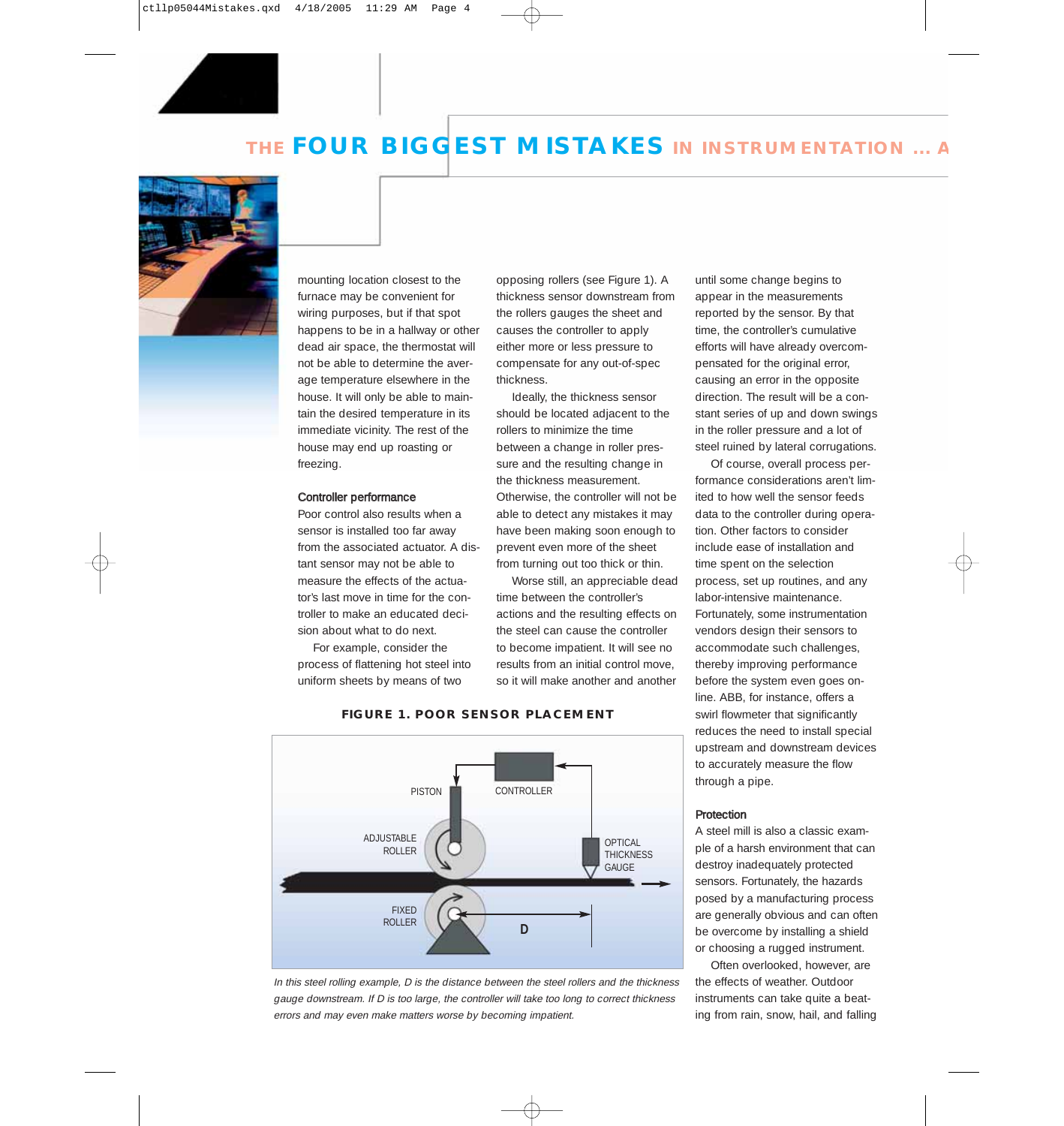## **N . AND HOW TO AVOID THEM 5**

#### **FIGURE 2. POOR MOUNTING**



Even the orientation of an instrument can affect its performance. Here, the sensor is enclosed in a housing designed to dissipate the heat it generates. The fins must be mounted vertically to allow warm air to escape.

ice. Over time, outdoor instruments can fail slowly unless enclosed in appropriate housings.

But even the housings themselves can cause problems for the enclosed instruments, particularly temperature sensors. If an RTD or thermocouple is mounted on the same piece of metal that supports the housing, the housing will work like a heat sink when the ambient temperature drops low enough. It will tend to draw heat out of the sensor and artificially lower its reading. The heat-sink effect will also tend to reduce the benefits of any internal heat that has been applied to prevent an instrument from freezing.

Conversely, if a housing is equipped with fins intended to draw heat out of the enclosed sensor during warm weather, the fins must be mounted vertically. Otherwise, the warm air around the fins will not be able to rise away from the housing (see Figure 2).

#### Ground loops

While it's generally a good practice to insulate a sensor from the thermodynamic effects of its surroundings, it's absolutely critical to establish electrical isolation. The most common electrical problems due to poor installation are ground loops.

Ground loops occur when an extraneous current flows through the instrumentation wiring between two points that are supposed to be at the same voltage, but aren't (see Figure 3). The resulting electrical

interference can cause random fluctuations in the sensors' output and may even damage the sensors themselves.

As the name implies, ground loops most often occur when instruments and their cables are grounded improperly or not at all. Interestingly, the best way to isolate a plant's instruments from ground loop currents is to connect them together at one master grounding point.

If that's not possible, a grid of grounding points must be spread throughout the plant, making sure that all points on the grid are at the same electrical potential. Insecure connections and inadequate wires can cause a voltage imbalance in the grid and ground loops between the instruments connected to it.



#### **FIGURE 3. POOR GROUNDING**

Instruments must be grounded to provide a reference voltage for the data signals they generate. Relying on earth ground is risky since not all of the earth shares the same electrical potential. The resulting currents will interfere with the sensors' signals.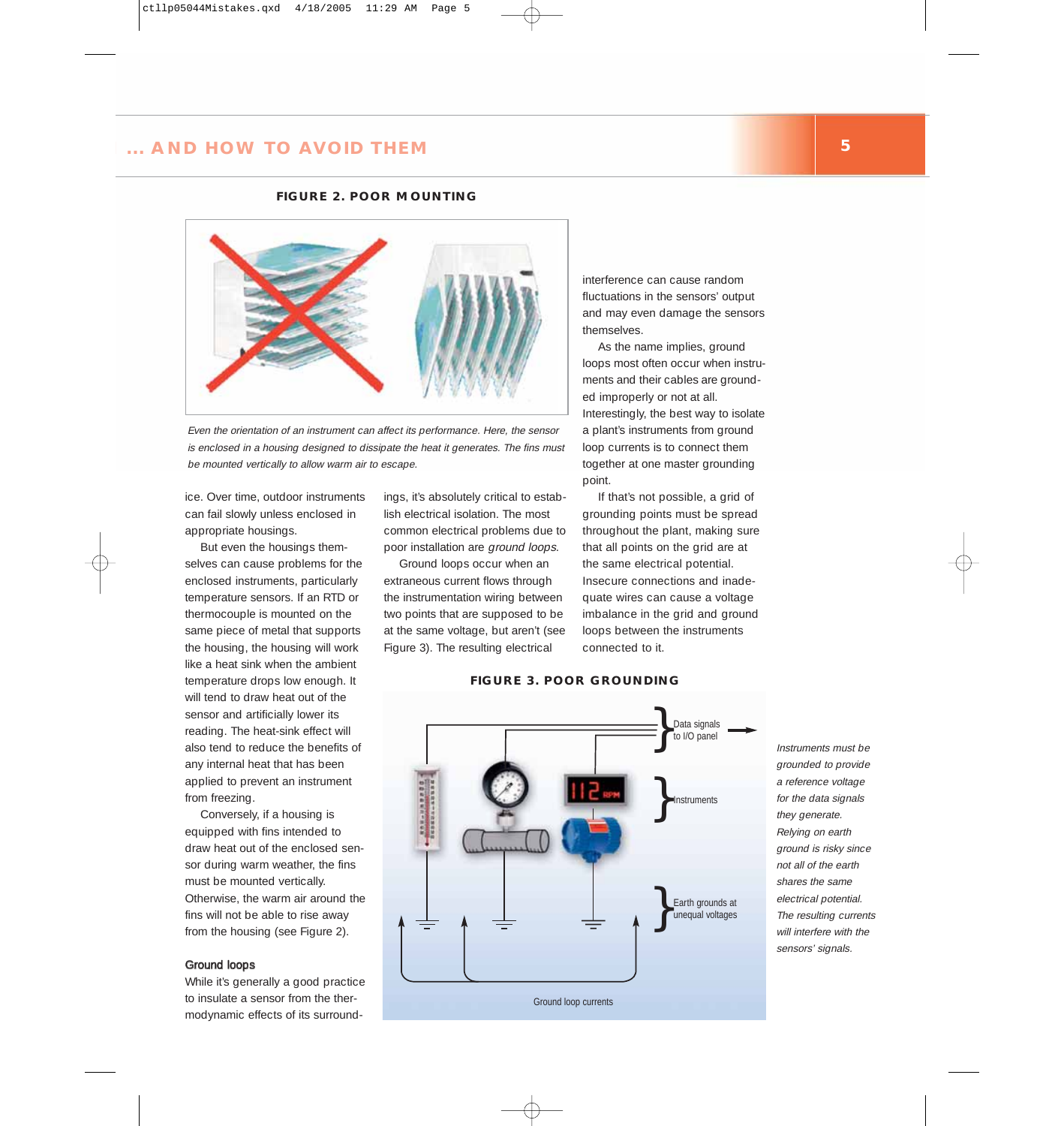



# **Generating gibberish**

#### **Noise**

THE FOUR BIGGEST MISTAKES IN INSTRUMENTATION ...<br>
Sometrating gibberish<br>
Senerating gibberish approach the original cheme of show are<br>
the amplitude of the original control of the original control of the project, just befo Ground loops are not the only source of noise that can distort a sensor's readings. Radio frequency interference (RFI) is even more common in plants that use walkietalkies, pagers, and wireless networks extensively. RFI also results whenever a current changes, such as when an electromechanical contact or a static discharge generates a spark.

The sources of RFI noise must be eliminated or at least kept away from the plant's instrumentation if at all possible. Replacing electromechanical equipment with solidstate devices will eliminate arc-generated RFI. Or, it may be sufficient to simply relocate switch boxes and relays to instrument-free areas of the plant. If all else fails, it may be possible to passively shield the source of the interference or the instruments being subjected to it.

Ignoring the problem is not an option, especially when the source of the noise is ordinary house current. At 60 Hz, house current oscillates slowly enough to have an appreciable effect on some processes.

source of the interf<br>instruments being :<br>Ignoring the pro-<br>option, especially v<br>of the noise is ordir<br>rent. At 60 Hz, hou<br>lates slowly enough<br>appreciable effect<br>processes.<br>Consider the steel<br>cation again. A 60<br>imposed on t Consider the steel rolling application again. A 60 Hz noise superimposed on the output of the thickness gauge will pass through the controller and induce a 60 Hz oscillation in the roller pressure. If the sheet exits the rollers with a velocity of six feet per second, those oscillations will appear as bumps in the sheet appearing every tenth of

an inch. Whether those flaws are appreciable or not will depend on the amplitude of the original noise signal, the inertia of the rollers, and the tuning of the controller.

PID controllers tuned to provide appreciable derivative action are particularly susceptible to the effects of measurement noise. They tend to react aggressively to every blip in the measurement signal to quickly suppress deviations from the setpoint. If a blip turns out to be nothing but noise, the controller will take unwarranted corrective actions and make matters worse.

#### **Filtering**

Unfortunately, it is not always possible to eliminate noise sources altogether. It is often necessary to filter the raw sensor data by averaging several samples together or by ignoring any changes less than some small percentage. Many digital instruments, like ABB's FSM 4000 flowmeter, come equipped with built-in filters.

However, it is a mistake to think that number crunching alone can fix all measurement noise problems. Filtering tends to increase the time required to detect a change in the measured value and can even introduce spurious information into the signal. Worse still, it can mask the actual behavior of the process if it is overdone.

It is generally more cost-effective in the long run to install sensors correctly and minimize the sources of interference than to rely strictly on mathematics to separate the data from the noise. When constructing a control loop, data filters

should be applied in the final stages of the project, just before loop tuning.

#### **Mistake #4: Quitting too soon**

Even when the data filters are in place and the last loop has been tuned, the project isn't over. There are some commonly neglected chores that should continue as long as the instrumentation system is in place.

#### **Calibration**

Most instrumentation engineers know that a sensor must be calibrated in order to associate a numerical value with the electrical signal coming out of the transmitter. Yet all too often, the instruments are calibrated just once during installation then left to operate unattended for years.

The result is an insidious problem known as drift. A sensor's output tends to creep higher and higher (or lower and lower), even if the measured variable hasn't changed. Deposition on the sensing surfaces, corrosion in the wiring, and long term wear on moving parts can all cause an instrument to begin generating artificially high (or low) readings. As a result, the controller will gradually increase or decrease its control efforts to compensate for a non-existent error.

Analog instruments are particularly susceptible to drift, much like old FM radios. The slightest nudge on the dial could cause the radio to lose its signal. With modern digital radios, the one true frequency for each station is digitally encoded at